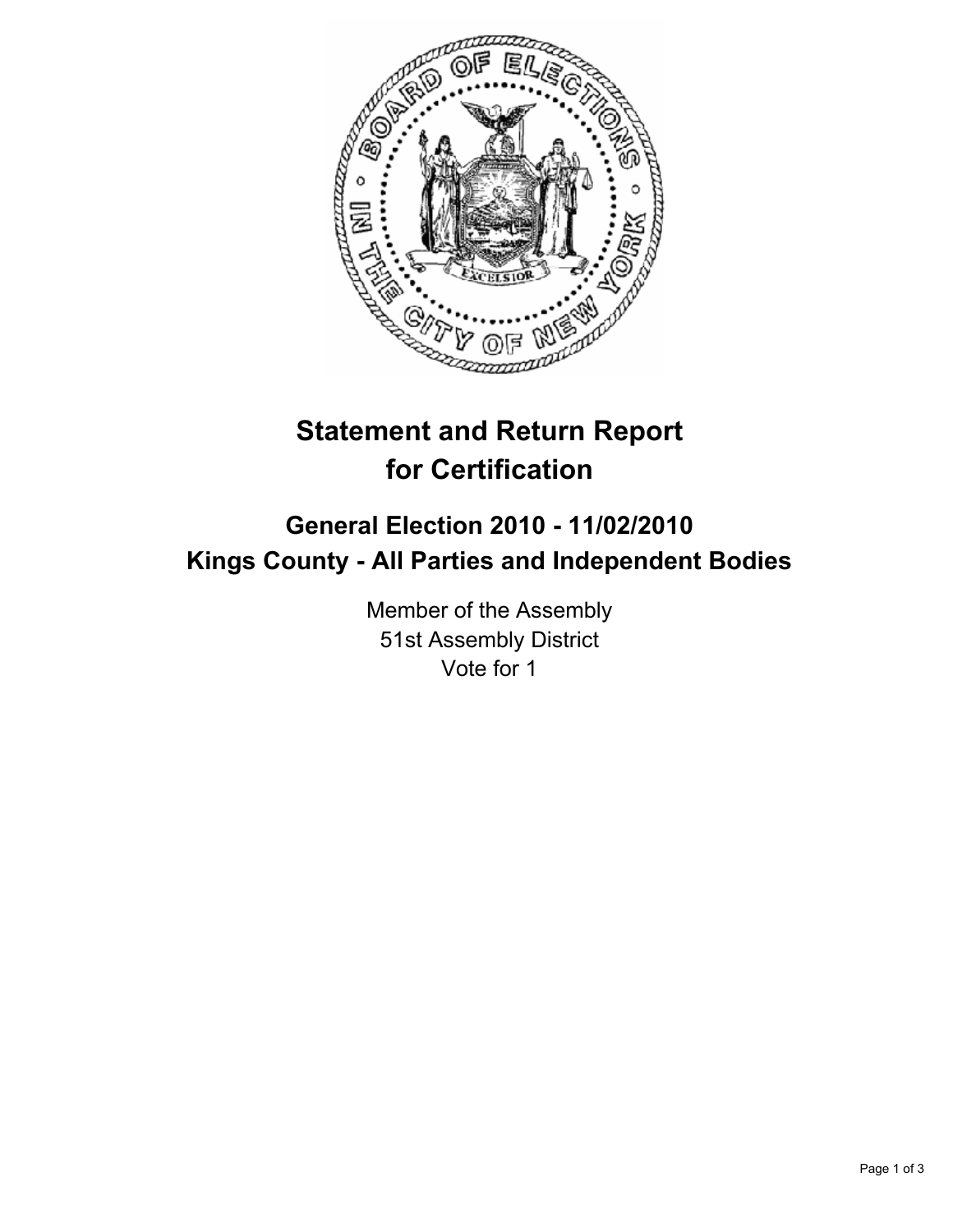

### **Assembly District 51**

| <b>PUBLIC COUNTER</b>            | 11,076 |
|----------------------------------|--------|
| <b>EMERGENCY</b>                 | 0      |
| ABSENTEE/MILITARY                | 170    |
| <b>AFFIDAVIT</b>                 | 273    |
| <b>Total Ballots</b>             | 11,561 |
| FELIX W ORTIZ (DEMOCRATIC)       | 7,448  |
| HENRY LALLAVE (REPUBLICAN)       | 1,346  |
| HENRY LALLAVE (CONSERVATIVE)     | 309    |
| FELIX W ORTIZ (WORKING FAMILIES) | 1,051  |
| DOV HIKIND (WRITE-IN)            |        |
| JUNOCE HYDE SPENCE (WRITE-IN)    |        |
| <b>Total Votes</b>               | 10,156 |
| Unrecorded                       | 1.405  |